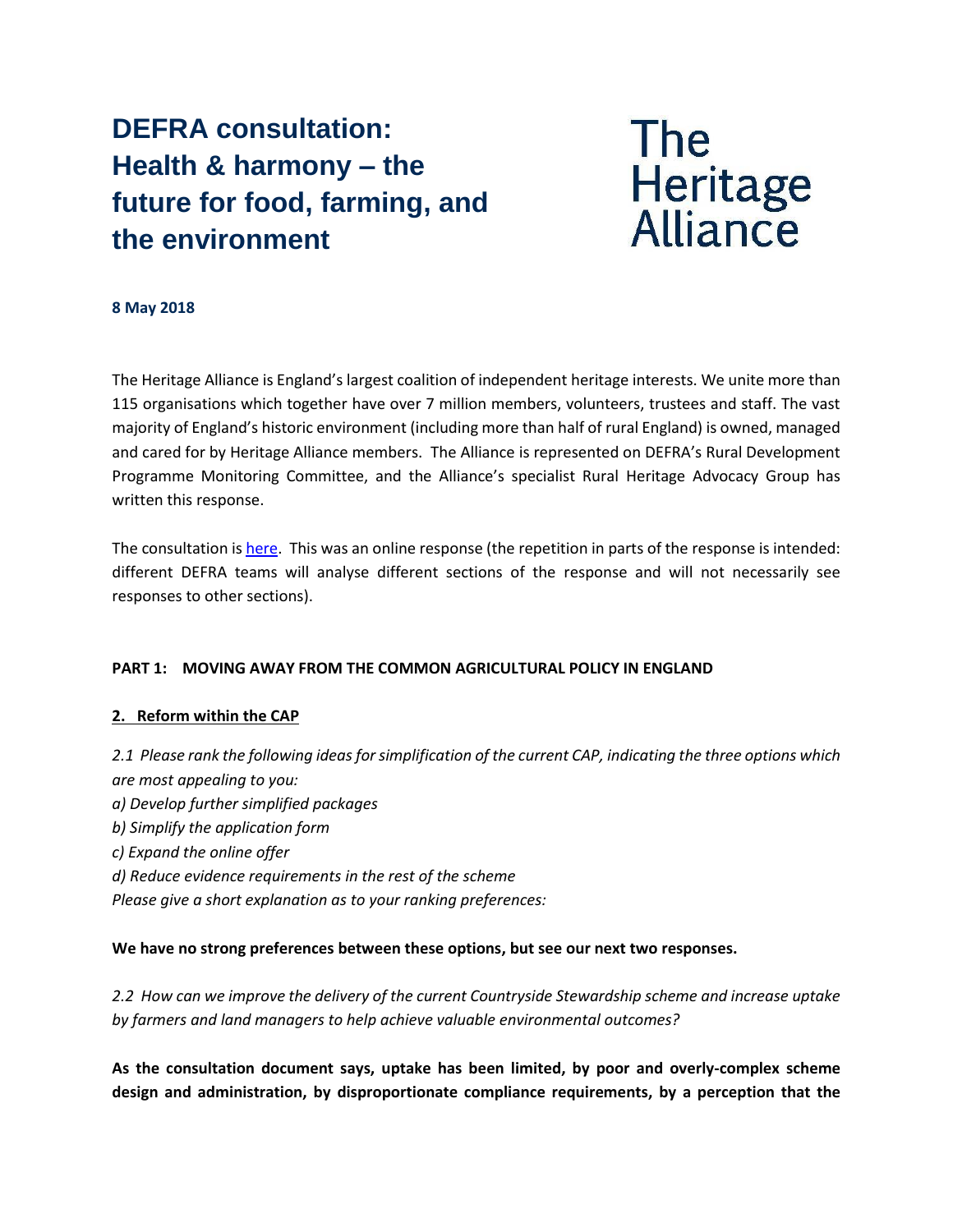**scheme is unattractive and inaccessible, by the loss of the 'universal offer' approach, and by limited options. In particular, under Countryside Stewardship availability of and funding for historic environment options has fallen considerably, and from a shockingly low previous base.** 

**All this needs to change. Simplification is part of this, and is obviously a good thing wherever itremoves pointless or disproportionate bureaucracy. However, it is important:**

- **(i) to widen, not further reduce, the available options. As we say in further responses below, agrienvironment funding needs to take a holistic approach. All public goods are potentially important, a wide range of options needs to be available, and priorities will vary greatly by location.**
- **(ii) not to cause damage: there is obviously less point in funding one public good if it risks harming others. From a historic environment viewpoint, it is important (as below) not only to maintain the GAEC requirements, but also more specifically to protect heritage assets of national importance in the Natural England/Historic England SHINE database, and to base decisions on adequate information including the Historic Environment Record.**
- **(iii) that inspection/compliance is proportionate, and its cost is inbuilt into the schemes: it cannot rely on unfunded input from bodies like Natural England, Historic England, or local authorities, whose budgets have been dramatically cut in the last 10-15 years.**

## *2.3 Do you have any further comments?*

**The 25-Year Environment Plan (25YEP) gives the historic environment in future parity of approach to the natural environment. That was far from true of Environmental Stewardship, and is even less true of Countryside Stewardship, which disregards the historic environment almost entirely. Under Countryside Stewardship, funding for the historic environment has fallen to about ¼ of 1 per cent of total CAP funding, and just ¾ of 1 per cent even of environmental funding. These figures are shockingly inadequate. As the 25YEP says, "in the past, our failure to understand the full value of the benefits of environment and cultural heritage has seen us make poor choices. We can change that...".**

**The scale of need is colossal: for example, we have already lost half of our traditional farm buildings, and hundreds of thousands more are in decay, almost half of scheduled monuments are under threat, as are hedgerows, parkland, and historic field systems. As the consultation document says (evidence compendium, p55), heritage "is a non-renewable resource which, once lost, cannot be recreated". For much rural heritage, funding as a public good is its only chance of long-term survival.** 

**Work has been done on the scale of need: in particular,** *Assessing the costs of Environmental Land Management* **(RSPB, National Trust, Wildlife Trusts, 2017) identifies a need for a public goods spend on stone walls and archaeological features of some £210m pa, as part of a total environmental spend of**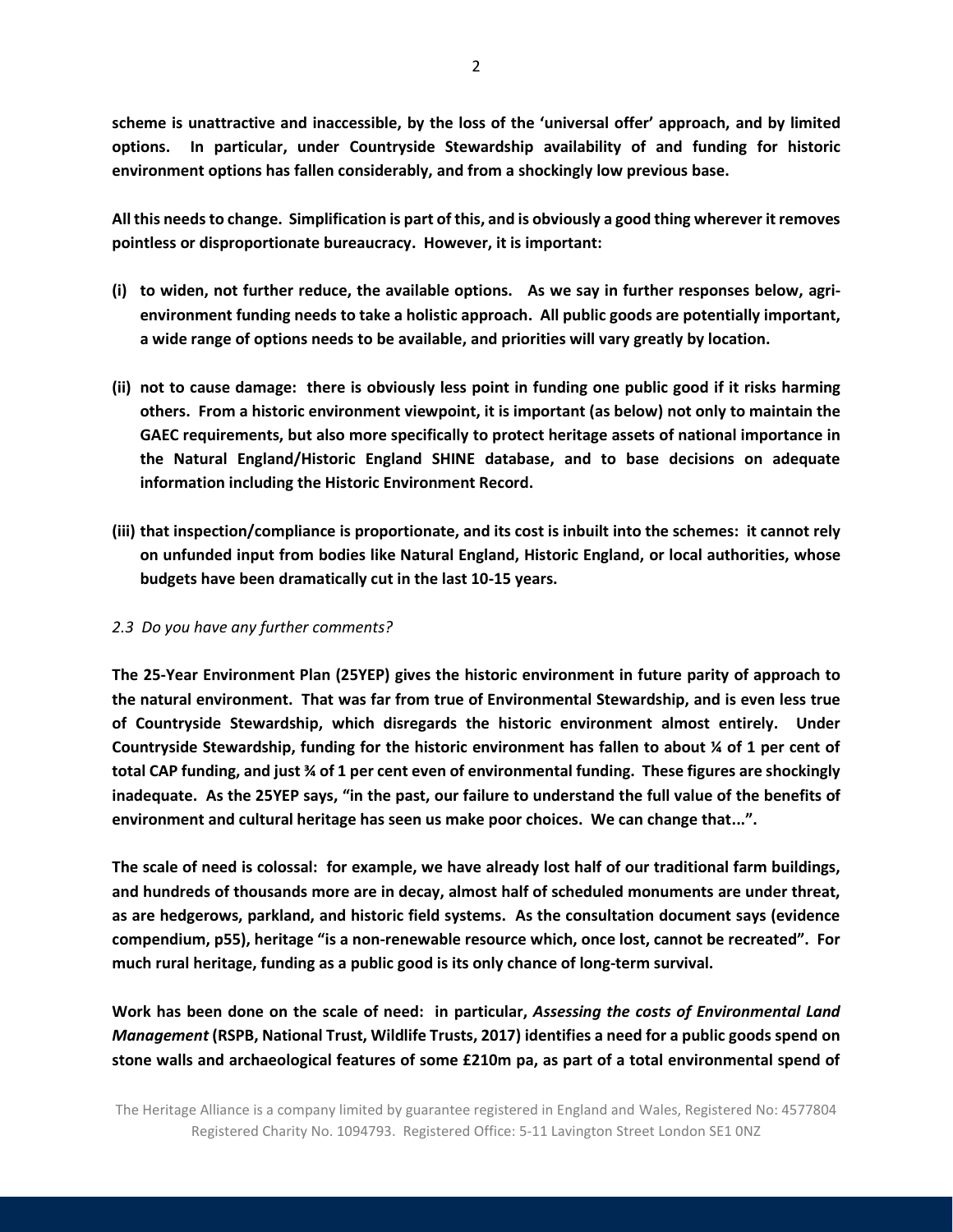**£2.2bn pa (UK), about 10 per cent of the total. This does not include other historic environment issues, especially the need to repair traditional farm buildings.**

**The 25YEP throughout gives future parity to the natural environment and historic environment (the purpose of the new Environmental Land Management System (ELMS) is to "incentivise land managers to restore and improve our natural capital and rural heritage"). That same parity of approach should be applied now to the remaining years of Countryside Stewardship, primarily by ensuring that historic environment options are available and funded in improved schemes, and also by using standalone schemes as below. Although the main focus of work should be on ELMS, and Countryside Stewardship is not a good model for ELMS, getting much better outcomes from Countryside Stewardship is an important short-term goal before it is replaced, and may help in designing ELMS.**

**The Hedgerows and Boundaries Grant has (as the consultation document says) proved popular, and well-designed and administered, and in a year has (inter alia) restored 46 km of stone walls, which has proven environmental, social and economic benefits (see** *A Socio-economic study of grant-funded traditional drystone wall and farm building restoration in the Yorkshire Dales National Park, final report***, 2007). We very much support its expansion: 46 km of stone walls for example is a real achievement for the areas affected, but only a minuscule proportion of the total length in decay. Further standalone schemes, for example for traditional farm building maintenance, should be added.**

**Similarly, there is an urgent need for capital grants for traditional farm building repair/restoration. Past schemes, though on a small scale, have been very effective in delivering fully-repaired buildings and a variety of other demonstrable economic and social outputs. The recently-launched £2m Historic Building Restoration capital grant scheme for five National Parks should be greatly expanded and extended as soon as possible, with a much greater level of funding, not only in National Parks but across the country.**

## **3. An 'Agricultural Transition'**

*3.1 What is the best way of applying reductions to Direct Payments? Please select your preferred option from the following: a) Apply progressive reductions, with higher percentage reductions applied to amounts in higher payment bands b) Apply a cap to the largest payments c) Other (please specify)* 

## **c) other.**

**We have no strong preference between these options. It is however important that:**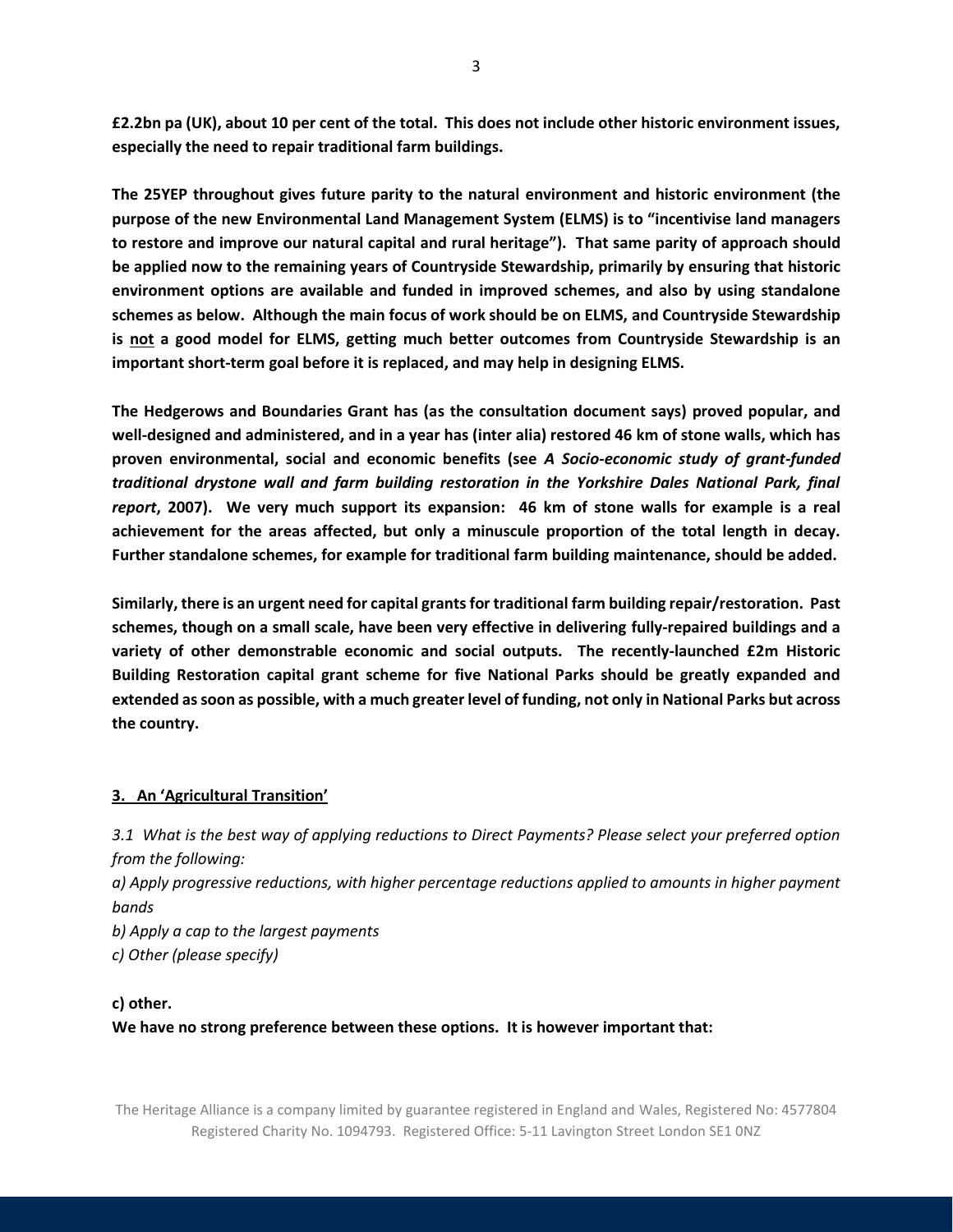- **(i) reductions are part of a managed process, with a clear direction of travel, leading to a system based on payment for public goods.**
- **(ii) payment for public goods is phased in as direct payments are phased out, so that there are no gaps, and no disruption to existing environmental payments.**
- **(iii) as in our response to chapter 2, the 25YEP approach of parity for the natural and historic environments should be applied from now and at all stages in the future. The principle of that approach is important, and this also implies much more substantial funding for the historic environment as the total public goods funding budget rises, funding which should begin to reverse decades of historic environment decline as above.**
- **(iv) reductions should probably not be confined to larger holdings: the whole farming industry and other land management will need to change, and to understand the message that future support will be based on payment for public goods.**
- **(v) environmental funding (as opposed to direct payments) must obviously not be capped: those who provide the greatest environmental public benefits should be paid accordingly.**

*3.2 What conditions should be attached to Direct Payments during the 'agricultural transition'? Please select your preferred options from the following:* 

*a) Retain and simplify the current requirements by removing all of the greening rules* 

*b) Retain and simplify cross compliance rules and their enforcement* 

*c) Make payments to current recipients, who are allowed to leave the land, using the payment to help them do so* 

*d) Other (please specify)* 

## **d) Other**

**Firstly, it is important that the GAEC conditions relevant to the historic environment are retained in full. These include the retention of stone field boundaries, and the need to comply with scheduled monument and listed building legislation.**

**Secondly, however, these GAEC requirements for the historic environment are minimal, going little beyond basic compliance with criminal law. To this therefore should be added the retention of nationally-important but non-designated archaeological features in the SHINE database.**

**The 'greening' rules have little or no relevance to the historic environment.**

*3.3 What are the factors that should drive the profile for reducing Direct Payments during the 'agricultural transition'?*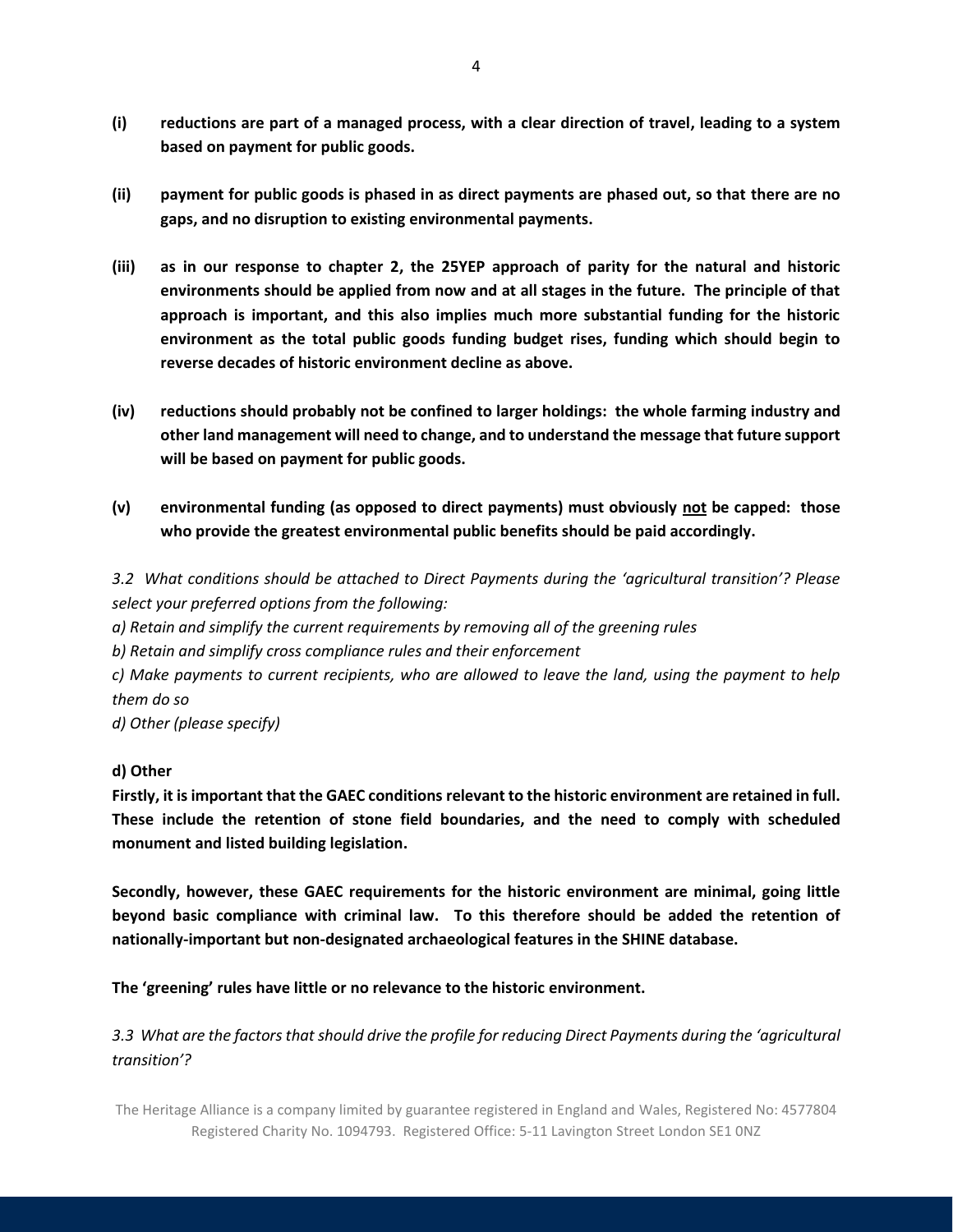**It is important that new schemes – including obviously for the historic environment – are comprehensively piloted and tested, and funding is essential to allow this. If reducing direct payments is the only source of this funding, it is important that enough funding is recovered to achieve this.**

## *3.4 How long should the 'agricultural transition' period be?*

**From a purely historic environment viewpoint, other things being equal, the quicker the transition from direct payments to a system of payment for public goods, the better. But this needs to be achieved through a properly-planned transition which gives enough time for land managers to plan and adapt, and for the new approach to be properly piloted and tested; this will probably take 3-5 years.**

## **4. A successful future for farming – Farming excellence and profitability; Agricultural technology and research; Labour: a skilled workforce**

**Definitive answers to these questions about farming are outside our remit, but aspects of this are likely to have relevance to the historic environment. Firstly, managing the historic environment and conserving and enhancing agricultural landscape character to deliver a range of environmental, economic and social benefits poses some challenges: equipping farmers and land managers with the knowledge and skills needed to adapt to changing conditions and technology needs also to include the skills and knowledge needed to manage their farmed landscapes and historic environment.** 

**Secondly, market forces have eroded land management skills across the industry. Examples include the loss of local vernacular boundary management skills, such as dry-stone walling and hedge-laying, and the loss of animal husbandry skills required to conserve important habitats in arable areas once known for their mixed farming systems. There are opportunities to rebuild these skills.**

**Thirdly, improved technology should bring opportunities, like the ability of GPS-guided agricultural machinery to avoid geo-located scheduled monuments.**

## **PART 2: IMPLEMENTING A NEW AGRICULTURAL POLICY IN ENGLAND**

## **5. Public money for public goods**

*5.1 Which of the environmental outcomes listed below do you consider to be the most important public goods that Government should support? Please rank your top three options by order of importance: a) Improved soil health* 

- *b) Improved water quality*
- *c) Better air quality*
- *d) Increased biodiversity*
- *e) Climate change mitigation*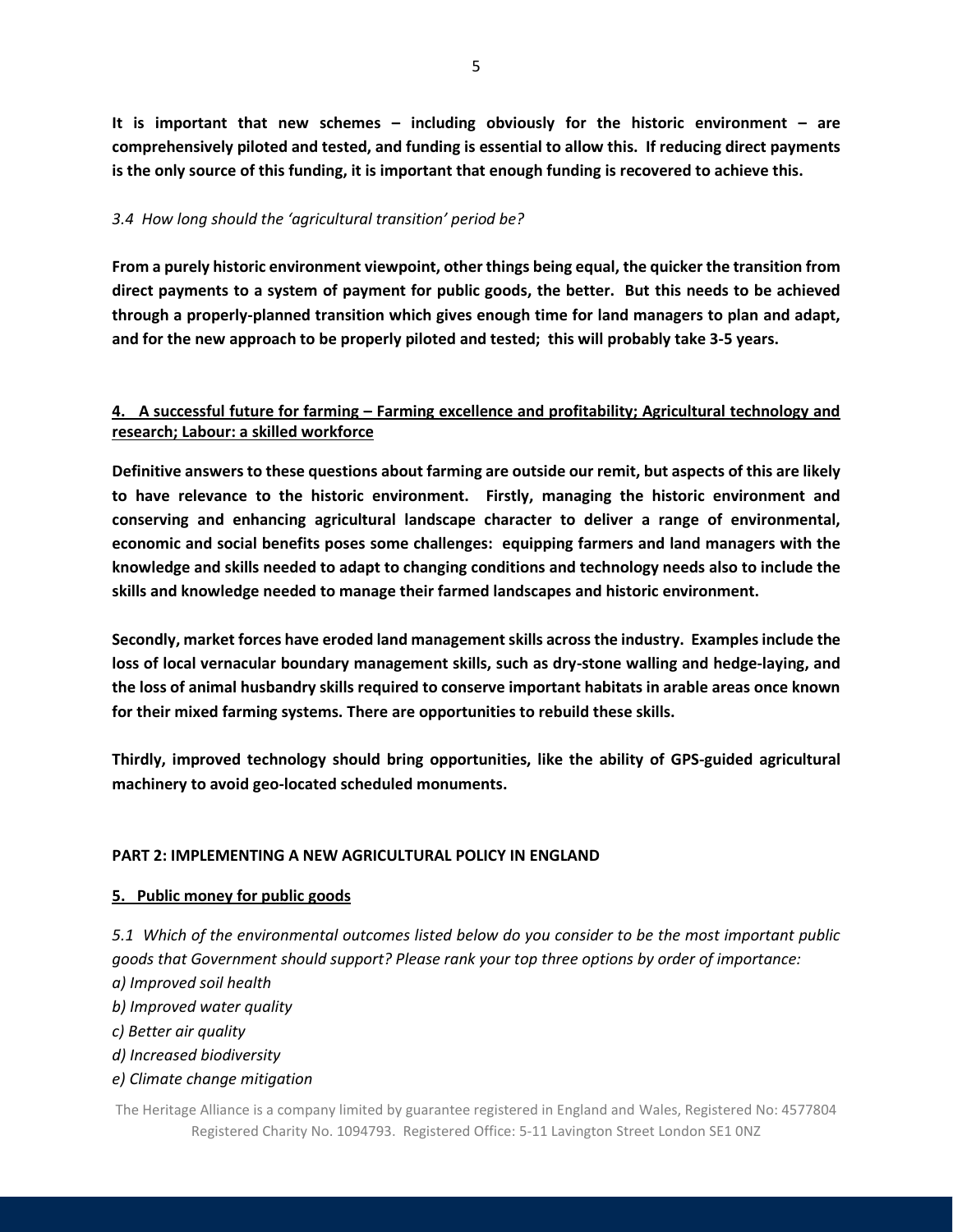*f) Enhanced beauty, heritage and engagement with the natural environment* 

#### *Please give a short explanation as to your ranking preferences:*

**We welcome the 25YEP, and very much agree that this is a once-in-a-generation opportunity to reform agriculture and land management, primarily by designing and delivering a world-leading Environmental Land Management System (ELMS) based on the provision of public goods.**

**We also welcome public consultation: the public will be paying for these public goods.** 

**However, both consultation and design need to be much more sophisticated than this "pick your top three" approach, which is flawed at the most fundamental level. The Heritage Alliance obviously sees the historic environment as a core objective, but funding needs to take a holistic approach: all of the public goods listed are potentially important, a wide range of options needs to be available, most public goods help to deliver other public goods (like heritage structures providing habitats), and what is possible and desirable will vary greatly from holding to holding. We need to move wholly away from the current approach, in which essentially the EU "picked its top three", via EU Directives, and almost all UK funding was then pushed in that direction. As the 25YEP says, "in the past, our failure to understand the full value of the benefits of environment and cultural heritage has seen us make poor choices. We can change that...".** 

**An important symptom of that failed approach is that funding for the historic environment is about ¼ of 1 per cent of total CAP funding, and just ¾ of 1 per cent even of environmental funding. These figures are shockingly inadequate. The scale of need is colossal: for example, we have already lost half of our traditional farm buildings, and hundreds of thousands more are in decay, almost half of scheduled monuments are under threat, as are hedgerows, parkland, and historic field systems. As the consultation document says (evidence compendium, p55), heritage "is a non-renewable resource which, once lost, cannot be recreated". For much rural heritage, the economics of farming mean that funding as a public good is its only chance of long-term survival.**

**Work has been done on the scale of need: in particular,** *Assessing the costs of Environmental Land Management* **(RSPB, National Trust, Wildlife Trusts, 2017) identifies a need for a public goods spend on stone walls and archaeological features of some £210m pa, as part of a total environmental spend of £2.2bn pa (UK), about 10 per cent of the total. This does not include other historic environment issues, especially the need to repair traditional farm buildings.**

**The 25YEP gives future parity of approach throughout to the natural environment and historic environment: the purpose of the new Environmental Land Management System (ELMS) is to "incentivise land managers to restore and improve our natural capital and rural heritage". This obviously needs to be followed through, fully integrating the historic environment into ELMS; this has**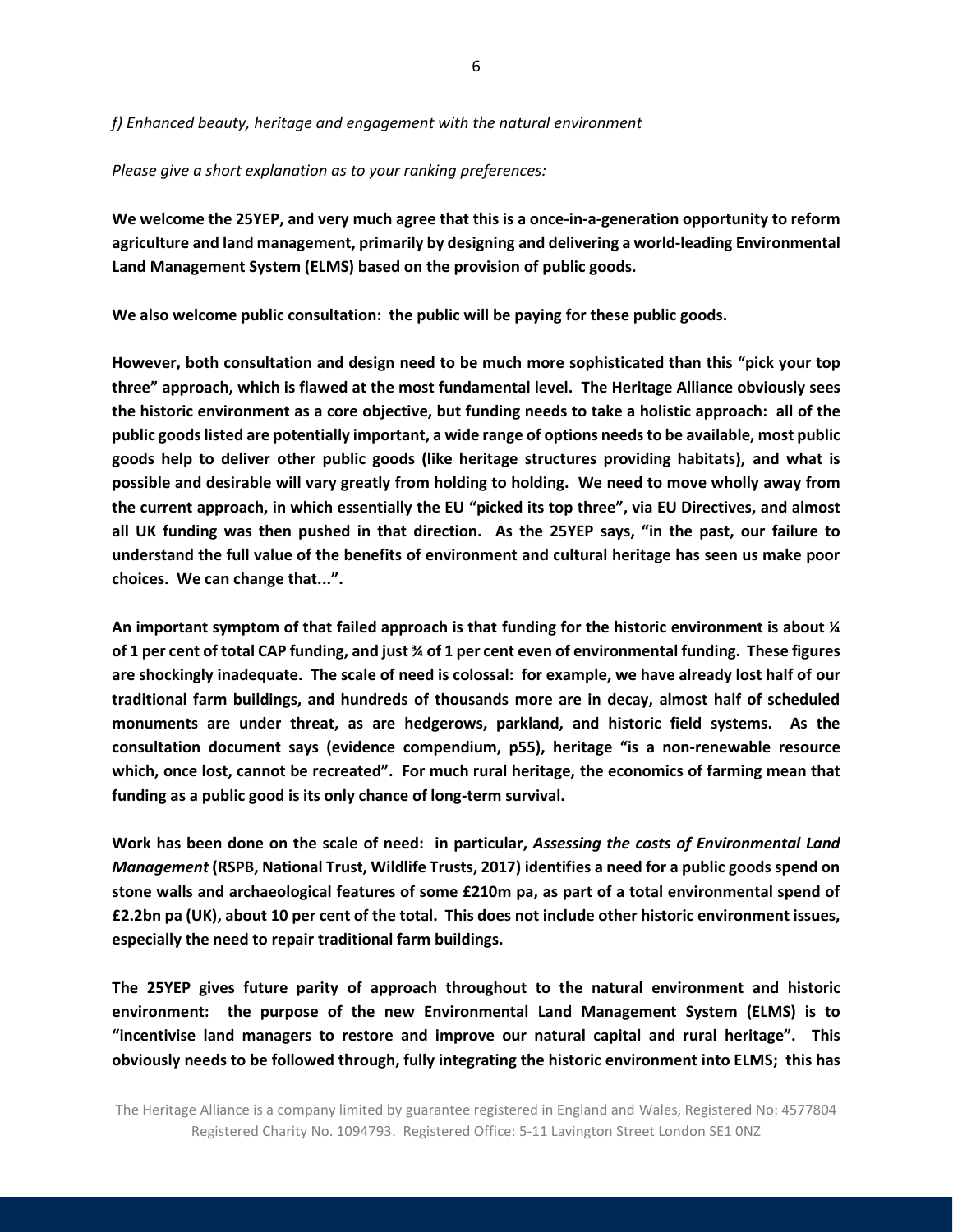**the potential to be truly transformative in the way in which famers and land managers care for the landscapes and the historic environment.** 

**The historic environment needs to be fully integrated into the pilots from the start, and the heritage sector needs to be fully involved in developing ELMS alongside land managers and other stakeholders: ELMS is unlikely to be transformative unless it has full stakeholder involvement in development. The detail of this is likely to include:**

- **Further work on the integration of historic environment and landscape values, perhaps by developing the concept of environmental capital and adopting a landscape perspective. Although the 25YEP explicitly sees the historic environment as part of 'natural capital', there are a number of wider and widely-acknowledged issues with the Natural Capital Approach which need to be resolved.**
- **Innovative thinking, for example on (a) delivery mechanisms, by land management contracts or similar, by universal schemes and targeted schemes, and so on; (b) combinations of environmental funding with economic use, which has generally been forbidden in the past, but may where appropriate be able to achieve better outcomes at lower cost; (c) area-based delivery systems, eg Protected Areas, where environmental, economic and social objectives are integrated and considered holistically; and (d) learning from other schemes and research (eg the Heritage Lottery Fund's Landscape Partnership Scheme; or Public Ecosystem Goods And Services from land management – Unlocking the Synergies (PEGASUS; www.pegasus.ieep.eu/).**

**As already noted, it is vitally important that future policy is not driven by EU directives carried into UK legislation. Current approaches, in which environmental funding depends almost entirely on whether an activity was subject to EU Directives, bias funding very heavily towards those areas and away from others. In future, funding for public goods should not follow EU legislation: it should fund public goods, goods which benefit the public, who are paying for them, and which otherwise would not be provided. It should thus be driven by UK needs, and by considerations of public benefit, public consultation, and measured outcomes.**

**Given the ambition of the 25YEP – leaving the whole of our environment better – 'universal offer' schemes need to be the core of ELMS.**

**It is obviously also important that environmental funding is not 'capped': there is no logic in that, and government has said it will not do this.**

**Finally, option f) in the question should be amended to 'engagement with the environment', ie not just 'natural environment', so as to encompass projects promoting engagement with the rural historic environment.**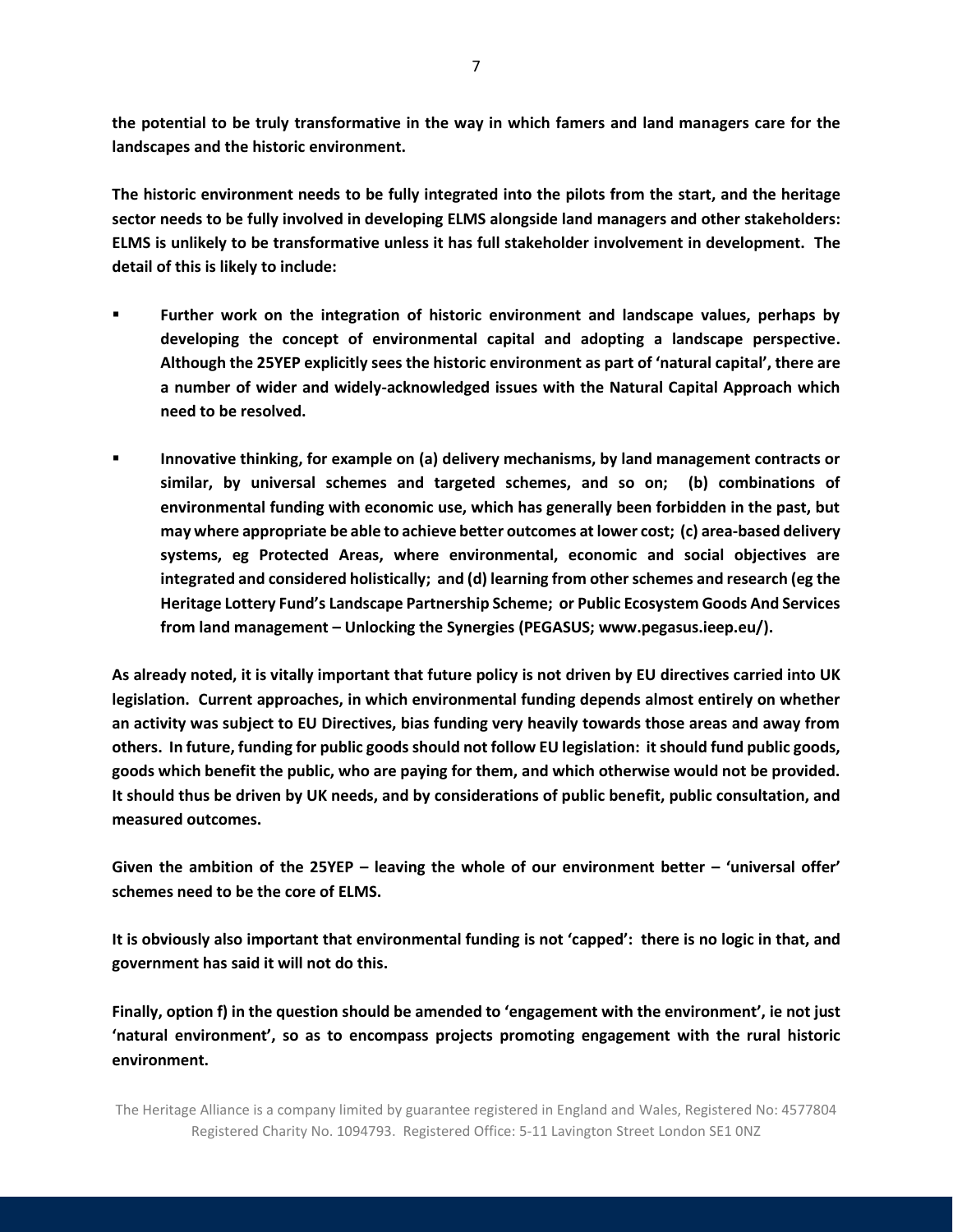*5.2 Of the other options listed below, which do you consider to be the most important public goods that Government should support? Please rank your top three options by order of importance: a) World-class animal welfare b) High animal health standards c) Protection of crops, tree, plant and bee health d) Improved productivity and competitiveness e) Preserving rural resilience and traditional farming and landscapes in the uplands f) Public access to the countryside* 

*Please give a short explanation as to your ranking preferences:*

## **See previous response: the same points apply. In option e), add "local distinctiveness".**

*5.3 Are there any other public goods which you think the Government should support?*

**Chapter 5 of the 25YEP makes no mention of cultural heritage in seas and oceans. It rightly notes that seas and oceans are an integral part of our history, but makes no provision for the huge wealth of historic and archaeological sites that make up our maritime past. Coastal heritage and historic sites such as shipwrecks are important to the economy, supporting multi-million-pound sectors including tourism, coastal recreation, diving and sea angling. It is important that the Government's promised review of marine targets and indicators – and its marine online assessment tool – should encompass the marine environment including cultural heritage, not just Good Environmental Status as defined by the EU Marine Framework Directive.**

#### **6. Enhancing the environment**

*6.1 From the list below, please select which outcomes would be best achieved by incentivising action across a number of farms or other land parcels in a future environmental land management system:* 

*a) Recreation b) Water quality c) Flood mitigation d) Habitat restoration e) Species recovery f) Soil quality g) Cultural heritage h) Carbon sequestration and greenhouse gas reduction i) Air quality j) Woodlands and forestry k) Other (please specify) Please give a short explanation as to your preferences:*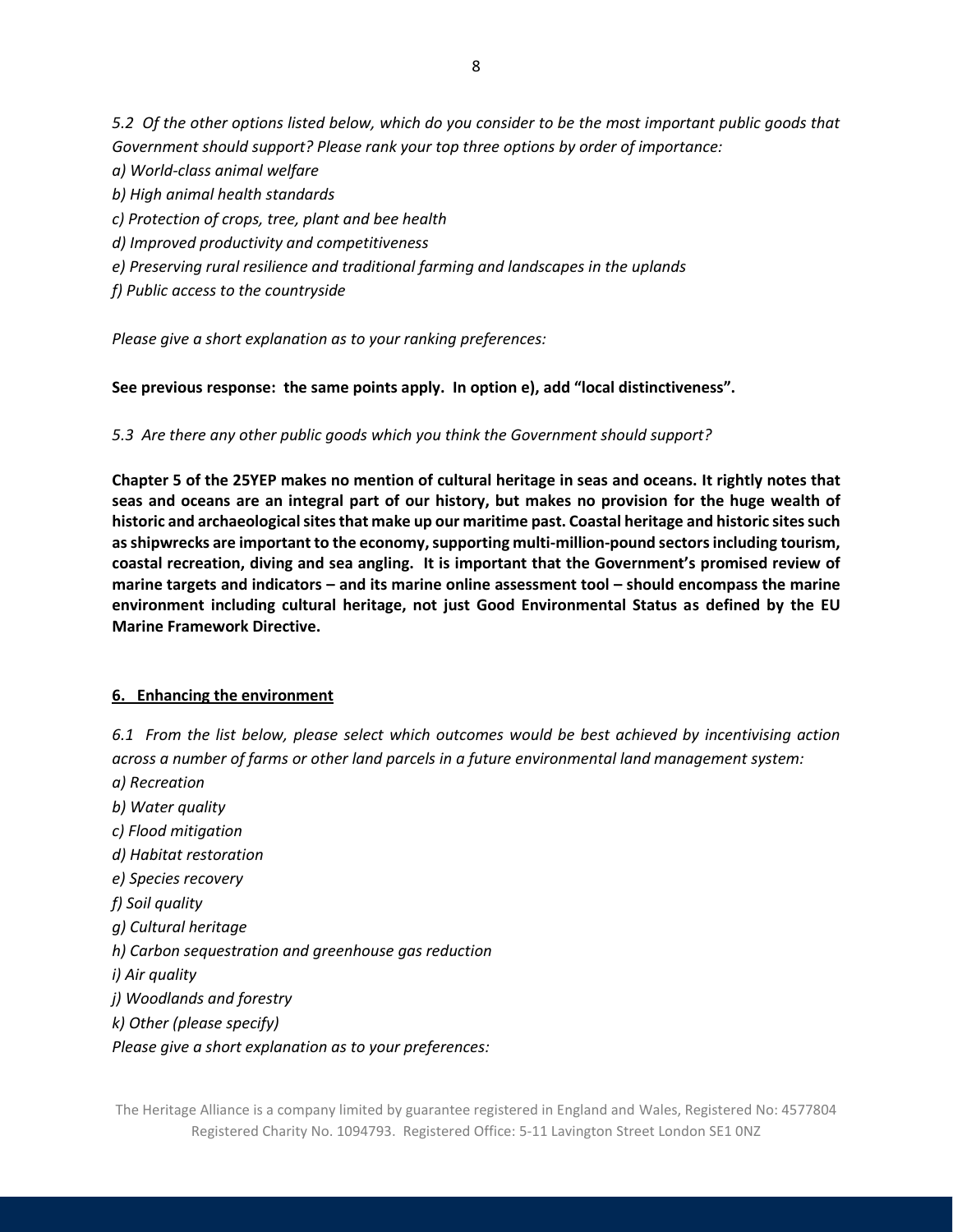**In principle, we support approaches which look beyond individual farm units and embrace a landscapescale approach. In historic environment terms it is often the pattern of field boundaries, vernacular buildings and archaeological features across multiple units that help to define landscape character. Landscape characterisation has already been carried out across England and is a very helpful tool, held in Historic Environment Records.** 

**There is potential to devise broad schemes based on some of the principles of the Entry Level Scheme in Environmental Stewardship. In addition, the development of a Hedgerow and Boundaries Grant and a Historic Building Restoration Grant at a landscape scale would reinforce and strengthen landscape character and deliver a range of environmental, economic and socially beneficial outcomes.**

**We would not however want all funding to be at a landscape scale, because there is much that can be achieved at single-unit level, and because that might prevent important public benefits being achieved if some units did not wish to participate.**

## *6.2 What role should outcome-based payments have in a new environmental land management system?*

**Outcome-based payments appear in principle to make a great deal of sense, paying for proven outcomes, and allowing land managers to decide from on-site experience how those outcomes can most effectively be achieved. The current trials of outcome-based payments do not yet involve heritage, but heritage should be added. The benefits of heritage public goods will usually be readily measurable.**

*6.3 How can an approach to a new environmental land management system be developed that balances national and local priorities for environmental outcomes?* 

#### **No comment.**

*6.4 How can farmers and land managers work together or with third parties to deliver environmental outcomes?*

**Working together is clearly desirable, especially to achieve landscape-scale benefits, and can achieve greater public benefits than not doing so. We think land managers are willing to work together and with others, provided that schemes include and budget for the additional costs involved in coordinating this and in securing appropriate advice, external co-ordination, and inspection/compliance.** 

#### *6.5 Do you have any further comments?*

**We have already stressed in our response to chapter 5 the failure of past approaches, the colossal scale of historic environment loss and need, the importance of implementing the 25YEP's approach of parity between the natural and historic environments, and the transformational changes that would achieve.**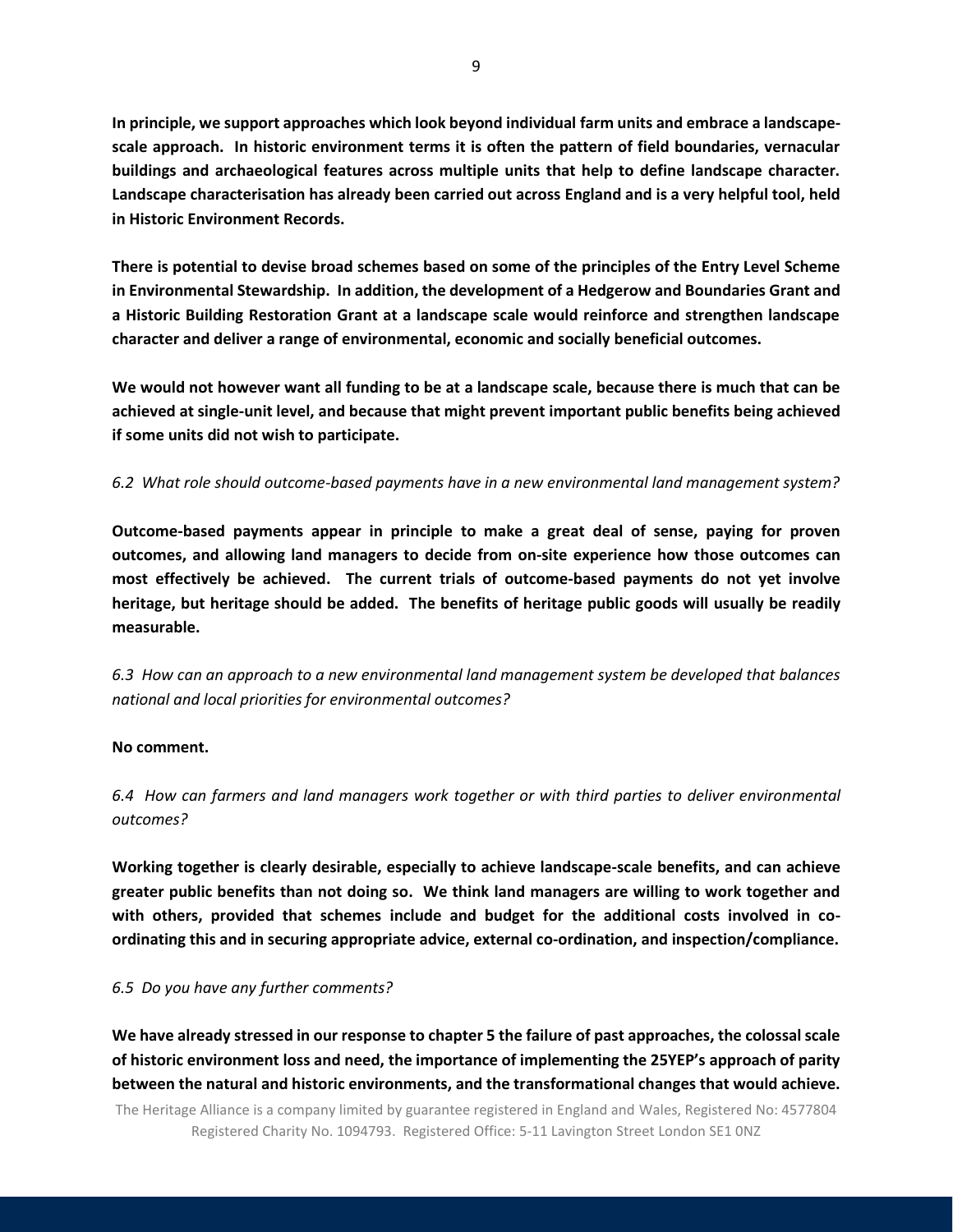#### **7. Responsibility to animals**

**No comments.**

#### **8. Supporting rural communities and remote farming**

*8.1 How should farming, land management and rural communities continue to be supported to deliver environmental, social and cultural benefits in the uplands?* 

**Remote land managers and communities face particular challenges. As the consultation document says, these areas also tend to have particular concentrations of heritage, much of which is at current or potential risk. Payment for the provision of heritage public goods could therefore make a major contribution to tackling the problem, supporting tourism and jobs in rural communities, provided the rates paid are sufficient – as elsewhere, this must move wholly away from current approaches based on 'income foregone', which of course is small (at best) in these areas. Whether payment for heritage and other public goods will be enough to keep upland and remote land in active management is beyond our field of expertise, but it should at least make a major contribution.** 

*8.2 There are a number of challenges facing rural communities and businesses. Please rank your top three options by order of importance: a) Broadband coverage b) Mobile phone coverage c) Access to finance d) Affordable housing e) Availability of suitable business accommodation f) Access to skilled labour g) Transport connectivity h) Other, please specify Please give a short explanation as to your ranking preferences:*

**All or any of these can be important. We would mention in particular transport issues, especially the "final mile" problem of reaching many rural locations by public transport; and skills issues, which are likely to worsen without action to improve skills, or import them in ways not wholly dependent on the payment of high salaries (see the Heritage Alliance's Brexit immigration briefing at [http://www.theheritagealliance.org.uk/tha-website/wp-content/uploads/2018/03/THA-Immigration-](http://www.theheritagealliance.org.uk/tha-website/wp-content/uploads/2018/03/THA-Immigration-Briefing.pdf)[Briefing.pdf\)](http://www.theheritagealliance.org.uk/tha-website/wp-content/uploads/2018/03/THA-Immigration-Briefing.pdf).**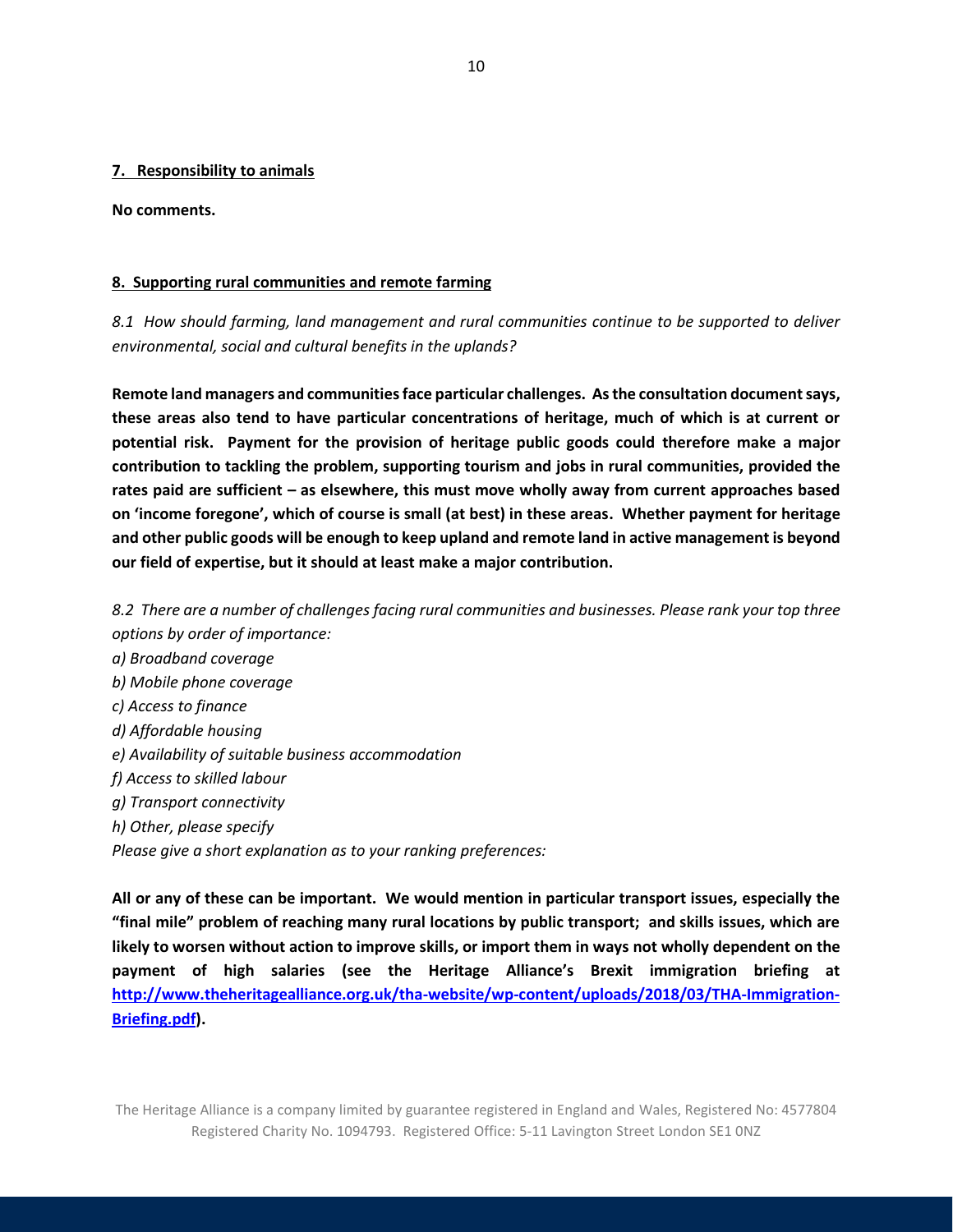*8.3 With reference to the way you have ranked your answer to the previous question, what should Government do to address the challenges faced by rural communities and businesses post-EU Exit?*

**Many Heritage Alliance members are impacted by these challenges. Investing in heritage can help to solve many of them, and – albeit on a small scale overall – many heritage projects and the rural communities that surround them have benefitted from LEADER funding available through the RDPE. RDPE funding is split equally between business development, rural tourism and food processing, with LEADER funding offering more specialised funding for micro and small businesses and farm diversification; boosting rural tourism; providing rural services; providing cultural and heritage activities, as well as increased farm and forestry productivity. This funding is especially important for rural tourism and heritage projects, as other funding opportunities have become more and more limited. There is conclusive evidence that funding for rural heritage diversification rewards the investment: DEFRA's impact assessment of the current RDPE programmes (2014) found ROIs of 5.07 and 3.7 (p50) respectively for the business and community investment parts of the LEADER programme, and an ROI of 2.5 (p48) for the growth programme. These or similar funding streams should be and expanded in future.**

*8.4 Do you have any further comments?*

**No comment.**

## **9. Changing regulatory culture**

*9.1 How can we improve inspections for environmental, animal health and welfare standards? Please indicate any of your preferred options below.* 

*a) Greater use of risk-based targeting* 

- *b) Greater use of earned recognition, for instance for membership of assurance schemes*
- *c) Increased remote sensing*
- *d) Increased options for self-reporting*
- *e) Better data sharing amongst Government agencies*
- *f) Other (please specify)*

*Please give a short explanation as to your preferences:*

**We welcome better regulation in general terms, but the detail of this is outside our expertise.**

*9.2 Which parts of the regulatory baseline could be improved, and how?* 

**The GAEC rules need to be continued, including those which protect the historic environment, but these are minimal and to them should be added the retention of nationally-important but non-designated archaeological features in the SHINE database. The regulatory baseline should be consulted on.**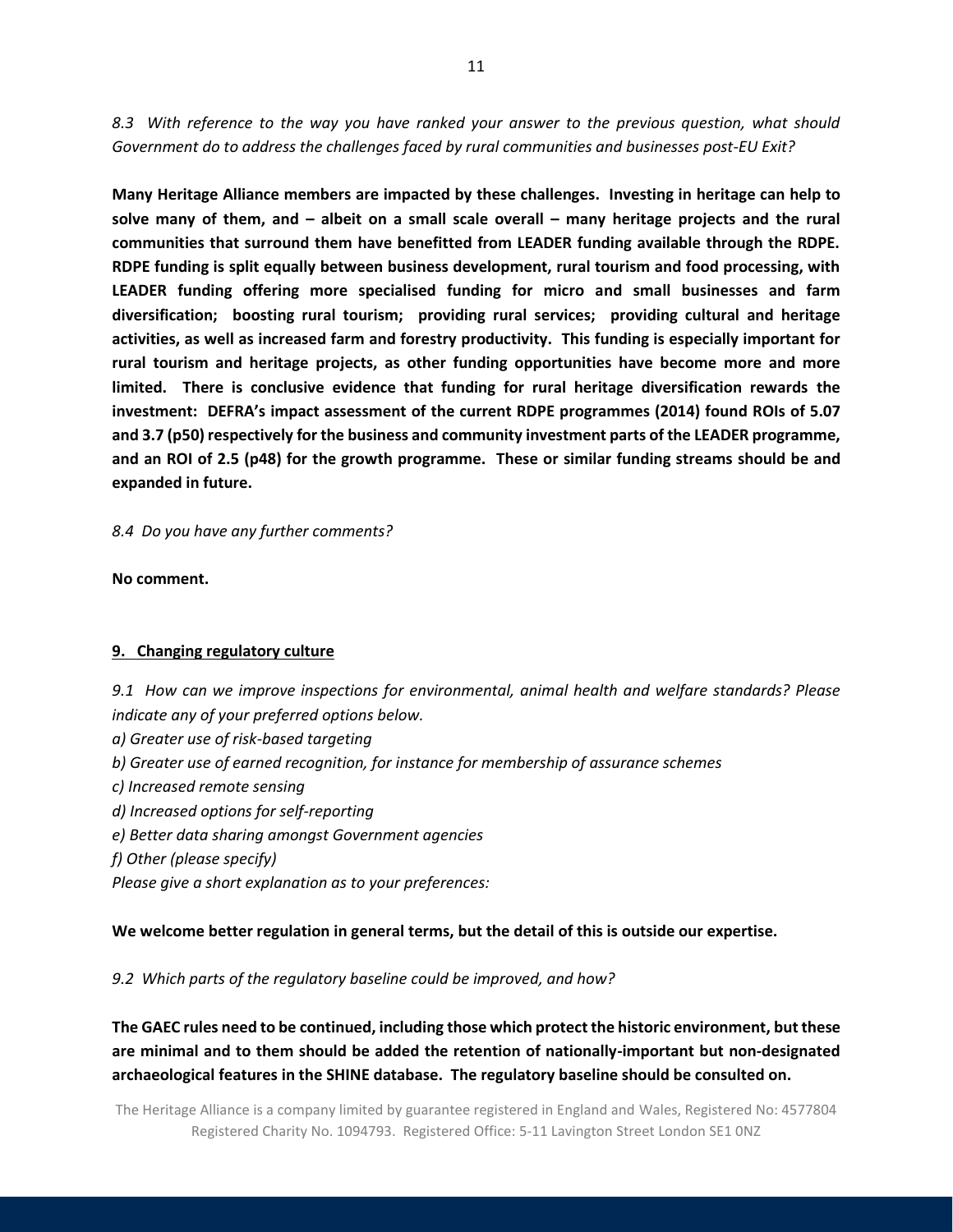*9.3 How can we deliver a more targeted and proportionate enforcement system?*

## **No comment.**

*9.4 Do you have any further comments?*

**No comment.**

## **10. Risk management and resilience**

**No comment.**

## **11. Protecting crop, tree, plant and bee health**

**No comment.**

## **12. Ensuring fairness in the supply chain**

**No comment.**

## **PART 3: THE FRAMEWORK FOR OUR NEW AGRICULTURAL POLICY**

## **13. Devolution: maintaining cohesion and flexibility**

**Our remit is limited to England, and in general the historic environment does not require a common approach – the history, agencies, mechanisms, and laws are often different.**

## **14. International trade**

*14.1 How far do you agree or disagree with the broad priorities set out in the trade chapter?*

## **No comment.**

*14.2 How can Government and industry work together to open up new markets?*

## **No comment.**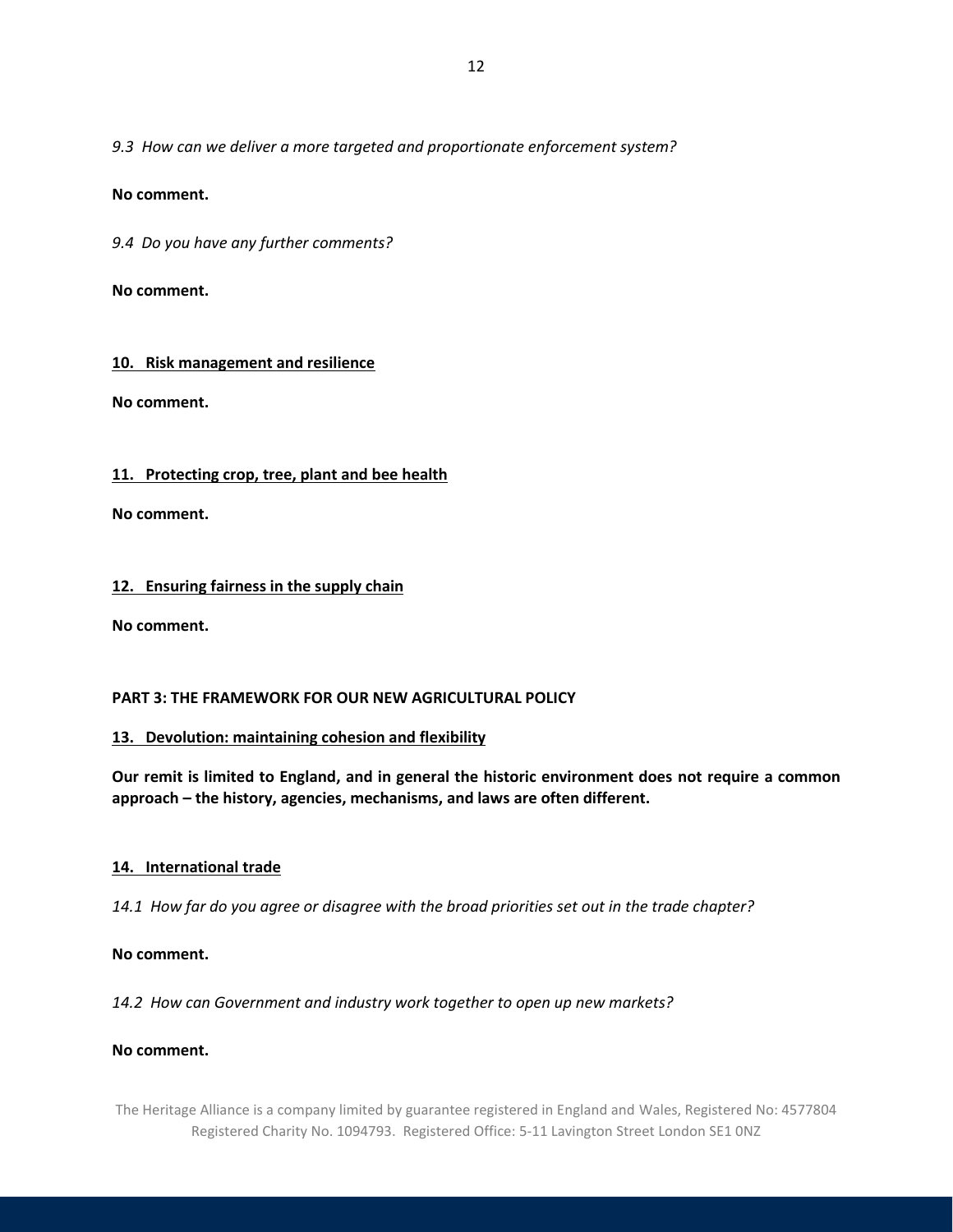*14.3 How can we best protect and promote our brand, remaining global leaders in environmental protection, food safety, and in standards of production and animal welfare?*

**This question is mostly outside our remit, but it is important to note that the historic environment is very important to the UK's brand, and drives much overseas tourism (the Secretary of State has said that "heritage is the glue that holds Brand Britain together"). Investing in rural heritage and in linked skills maintains and develops this brand. The Heritage Alliance's recent International Report [\(http://www.theheritagealliance.org.uk/blog/2018/03/28/heritage-alliance-publishes-first-ever](http://www.theheritagealliance.org.uk/blog/2018/03/28/heritage-alliance-publishes-first-ever-international-report/)[international-report/\)](http://www.theheritagealliance.org.uk/blog/2018/03/28/heritage-alliance-publishes-first-ever-international-report/) demonstrates this and how it can be taken forward.**

*14.4 Do you have any further comments?*

**No comment.**

## **15. Legislation: The Agriculture Bill**

*15.1 How far do you agree with the proposed powers of the Agriculture Bill? Agree/disagree etc*

**Neutral – the consultation gives little detail.**

## *15.2 What other measures might we need in the Agriculture Bill to achieve our objectives?*

**The new Agriculture Act must maintain and update the 1986 Act (Agriculture Act 1986, Sections 17 and 18), obliging the Secretary of State to put heritage on an equal footing in funding and other decisiontaking with the natural environment, the social and economic interests of rural communities, and public enjoyment of the countryside. The wording needs slight revision to provide a more holistic definition of the historic environment; it could read "…the conservation and enhancement of the natural beauty and amenity of the countryside (including its flora and fauna and geological and physiological features), and of heritage assets (of value for their archaeological, architectural, artistic, or historic interest)". This accords with standard definitions of heritage assets, including in the National Planning Policy Framework.**

**It is vitally important that future policy is not driven by EU directives carried into UK legislation. Previous approaches, in which environmental funding depended almost entirely on whether an activity was subject to EU Directives, biased funding very heavily towards those areas and away from others. In future, funding for public goods should not follow EU legislation: it should fund public goods, goods which benefit the public, who are paying for them, and which otherwise would not be provided. It should thus be driven by UK needs, and by considerations of public benefit, public consultation, and measured outcomes.**